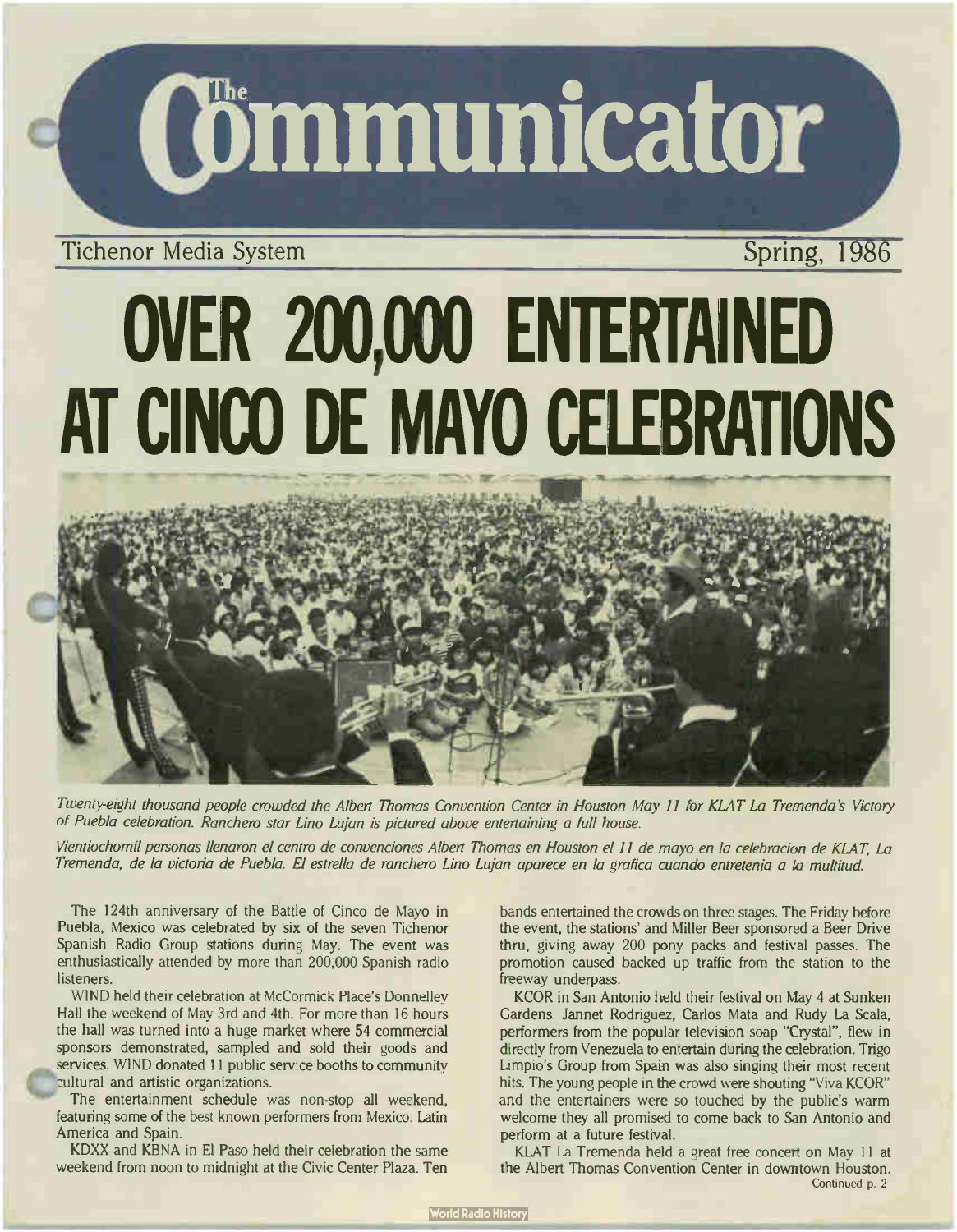### Cinco De Mayo

Several stars performed during the six hour show that was coupled with more than 100 exhibitions by clients and community organizations.

KGBT Radio combined their Cinco de Mayo celebration with a Pre-Mother's Day Concert. They filled the Rio Grande Valley Livestock Show Grounds in Mercedes. Eight groups entertained, including the ever popular "La Mafia". Fifty door prizes were given away, among them four color television sets, two recliner rockers and a freezer.

All the station's celebrations were free to the public and each received considerable newspaper and television publicity. KDXX and KBNA made the front page of the El Paso Times and Channel 5 in Chicago gave WIND mini-cam live coverage on Saturday.

Cinco de Mayo 1986 will long be remembered by Tichenor Spanish Radio Group sponsors and listeners.



KDXX/KBNA 's Miller Beer Drive-thru was a real traffic stopper the Friday before the station's Cinco de Mayo celebration. Johnny Garcia, KDXX Program Director, is pictured handing out beer and free passes to the festival

El "Beer Drive-Thru" de KDXX/KBNA y Miller causo un autentico embotellamiento de trafico el viernes anterior a la celebracion de las estaciones del Cinco de Mayo. Johnny Garcia, director de programas de KDXX, aparece aquí cuando obsequia cerveza y pases gratuitos para el festival.





WIND introduced the "Money Machine" to Chicago during its festival. Money is blown around the inside of the machine, which looks similar to a phone booth, and players strive to grab and stick as much money as they can into slots which are cut into the sides of the booth. All players were given 20 seconds to grab their fortunes. The Money Machine will be used at all future WIND festivals and a new machine is currently being purchased by KUNO in Corpus.

WIND presento la "Money Machine", la "Maquina de Dinero", en Chicago durante su festival. El dinero se agita dentro de la maquina, que es similar a una caseta telefonica, y los jugadores tratan de tomar y meter tanto dinero como puedan en unas ranuras hechas a los lados de la caseta. Todo jugador tenia 20 segundos para tratar su suerte. La Maquina de Dinero sera utilizada en todos los festivales de WIND en el futuro y una nueva maquina sera adquirida por KUNO en Corpus.

There is standing room only at the El Paso Civic Center May 4th and 5th as an estimated 80,000 listeners attended KDXX/KBNA 's free concert.

Hubo lugar solo para estar de pie en el Centro Civico de El Paso los dias 4 y 5 de mayo con una asistencia calculada en 80,000 personas que asistieron at concierto gratuito de KDXX/KBNA.

**World Radio History**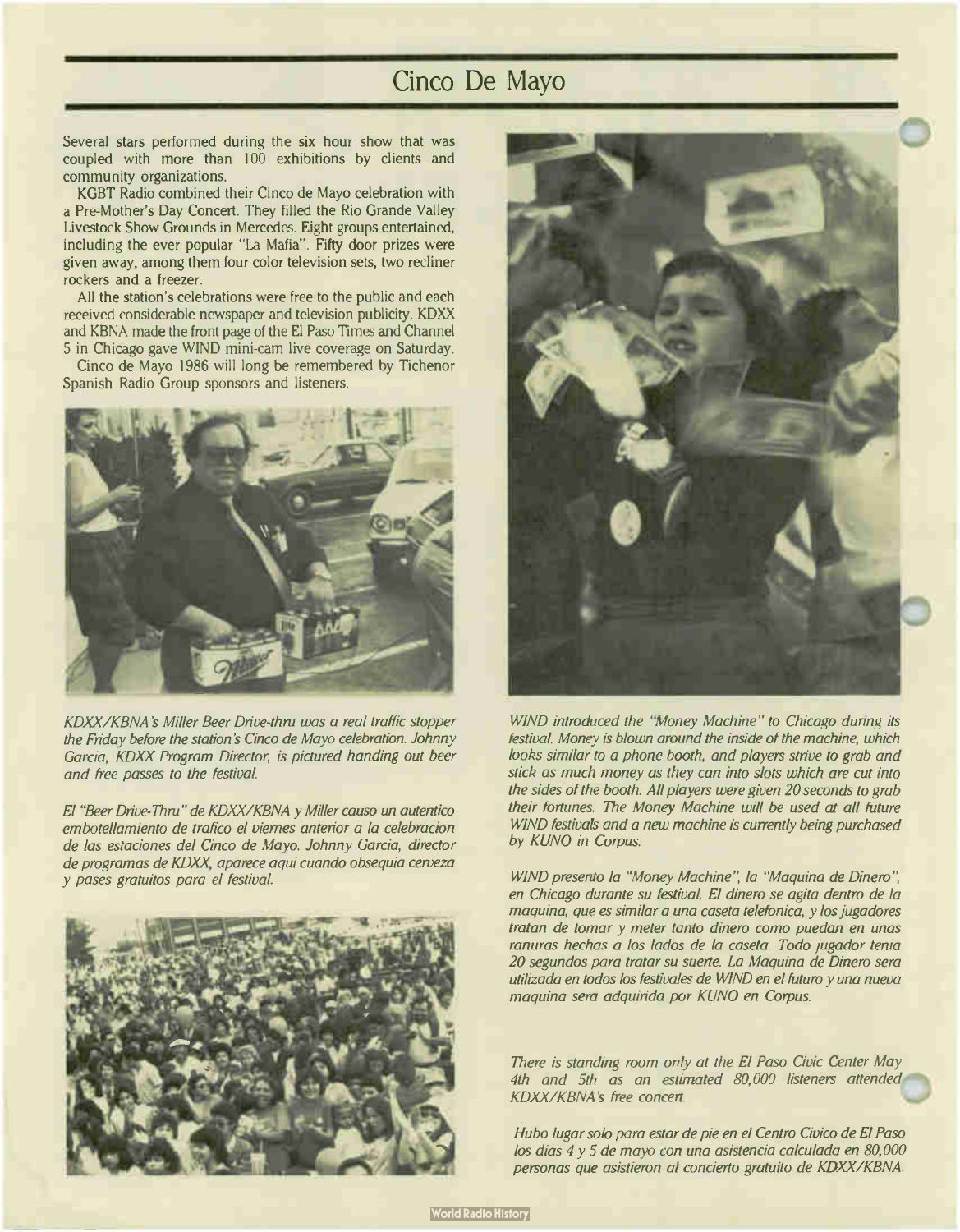### Mas De 200,000 Personas Disfrutaron De Las Celebraciones Del Cinco De Mayo

El aniversario 124 de la batalla del Cinco de Mayo en Puebla, Mexico, fue celebrado por seis de las siete estaciones del Tichenor Spanish Radio Group durante el mes de mayo. Mas de 200,000 radioescuchas de habla hispana asistieron con entusiasmo al evento.

WIND tuvo su celebracion en el McCormick Place's Donnelley Hall el fin de semana del 3 y 4 de mayo. Por mas de 16 horas el salon se convirtio en un enorme mercado en donde 54 patrocinadores comerciales demostraron, dieron muestras y vendieron sus bienes y servicos. WIND dono 11 locales para servicios publicos a organizaciones culturales y artisticas de la comunidad.

El programa de entretenimiento fue un fin de semana continuo con la presentacion de los mejores y mas conocidos artistas de Mexico, Latinoamerica y Espana.

KDXX y KBNA en El Paso tuvieron su celebracion el mismo fin de semana del mediodia a la medianoche en la Civic Center Plaza. Diez bandas divirtieron al publico en tres escenarios. El viernes anterior al evento las estaciones y la cerveza Miller patrocinaron un "Beer Drive-Through" y regalaron 200 cajas "Pony" y pases para el festival. La promocion provoco un embotellamiento de trafico desde la estacion hasta el paso a desnivel de la autopista.

KCOR en San Antonio, tuvo su festival el 4 de mayo en Sunken Gardens. Jannet Rodriguez, Carlos Mata y Rudy La Scala, actores de la popular novela televisiva "Crystal", volaron directamente desde Venezuela para actuar durante la celebracion. El grupo espanol Trigo Limpio interpreto igualmente sus mas recientes exitos. Los jovenes en el publico gritaban "viva KCOR!" y los artistas se sintieron tan conmovidos por la calida recepcion de parte del publico que prometieron todos volver a San Antonio y actuar en otro festival en el futuro.



Chicago's first Cinco de Mayo Celebration was advertised throughout Chicago on billboards, in the Chicago Sun- Times and on the back of buses.

La primera celebracion del Cinco de Mayo en Chicago fue anunciada en carteleras por toda la ciudad, ademas del Chicago Sun-Times y en la parte trasera de los autobuses.

KLAT, La Tremenda, tuvo un gran concierto gratuito el 11 de mayo en el centro de convenciones Albert Thomas en el centro de Houston.

Varias estrellas actuaron durante el espectaculo de seis horas que corrio aparejado con mas de cien exhibiciones de clientes y organizaciones de la comunidad.

KGBT Radio combino su celebracion del Cinco de Mayo con un Concierto de Pre-Dia de la Madre. Los terrenos del Rio Grande Valley Livestock Show se llenaron a su capacidad. Ocho grupos tuvieron su actuacion, incluyendo al siempre popular grupo " La Mafia". Cincuenta premios fueron obsequiados entre ellos cuatro televisores a color, dos sillas reclinadoras y un congelador.

Todas la celebraciones de las estaciones fueron libre de cargo para el publico y cada una de las mismas recibio considerable publicidad en periodicos y television. KDXX y KBNA aparecieron en primera pagina en El Paso Times y el canal 5 en Chicago cubrio con mini-cam en vivo durante el sabado.

El Cinco de Mayo 1986 sera largamente recordado por los patrocinadores y radioescuchas del Tichenor Spanish Radio Group.



KGBT Radio's Valley Trivia contest has netted four big winners. Juan Luna of Alamo won \$4,520.00, Victor Villegas of Roma won \$1,160.00 and Maximina Lara of Sebastian won \$320. Joe Acosta of Edinburg was the latest winner. His knowing the number of members in Congress was worth \$3,080. KGBT plans to give away \$ 10,000 through this contest.

Chuck McKasson, Upper Valley Sales Manager, was honored during the McAllen SpringFest May 3. Chuck was the first President of the SpringFest in 1960, which was then called the McAllen Spring Fiesta.

Big plans are being made for KGBT's Third Annual Magic Valley Hispanic Festival. The festival will take place on the 4th of July. Fifteen bands and artists will perform, all considered tops in their fields. Last year's festival entertained 25,000 people and this year an even greater number is expected to attend.

El concurso de KGBT Radio, " Panamericana Pregunta y Usted Responde", tuvo cuatro grandes ganadores. Juan Luna, de Alamo, gano \$4,520.00, Victor Villegas, de Roma, gano \$1,160.00, Maximina Lara, de Sebastian, gano \$320.00, y Jose Acosta, de Edinburg, el ultimo de ellos, gano \$3,980.00 al responder acertadamente la pregunta de cuantos miembros componen el senado de los Estados Unidos de America. KGBT regalo casi \$ 10,000.00 en este concurso.

Chuck McMasson, gerente de yentas para al Alto Valle, fue honrado el 3 de mayo durante el Festival de Primavera de McAllen. Chuck fue el primer presidente del Festival de Primavera en 1960 que en ese entonces llevaba el nombre de Fiesta de Primavera de McAllen.

Grandes planes estan siendo elaborados para el Tercer Festival Hispano del Magico Valle de KGBT que se llevara a efecto el 4 de julio. <sup>15</sup> bandas y artistas tomaran parte en el mismo. Todos son considerados como de lo mejor en su estilo. El festival del ano pasado divirtio a 25,000 personas y se espera que este ano el numero se vea aumentado.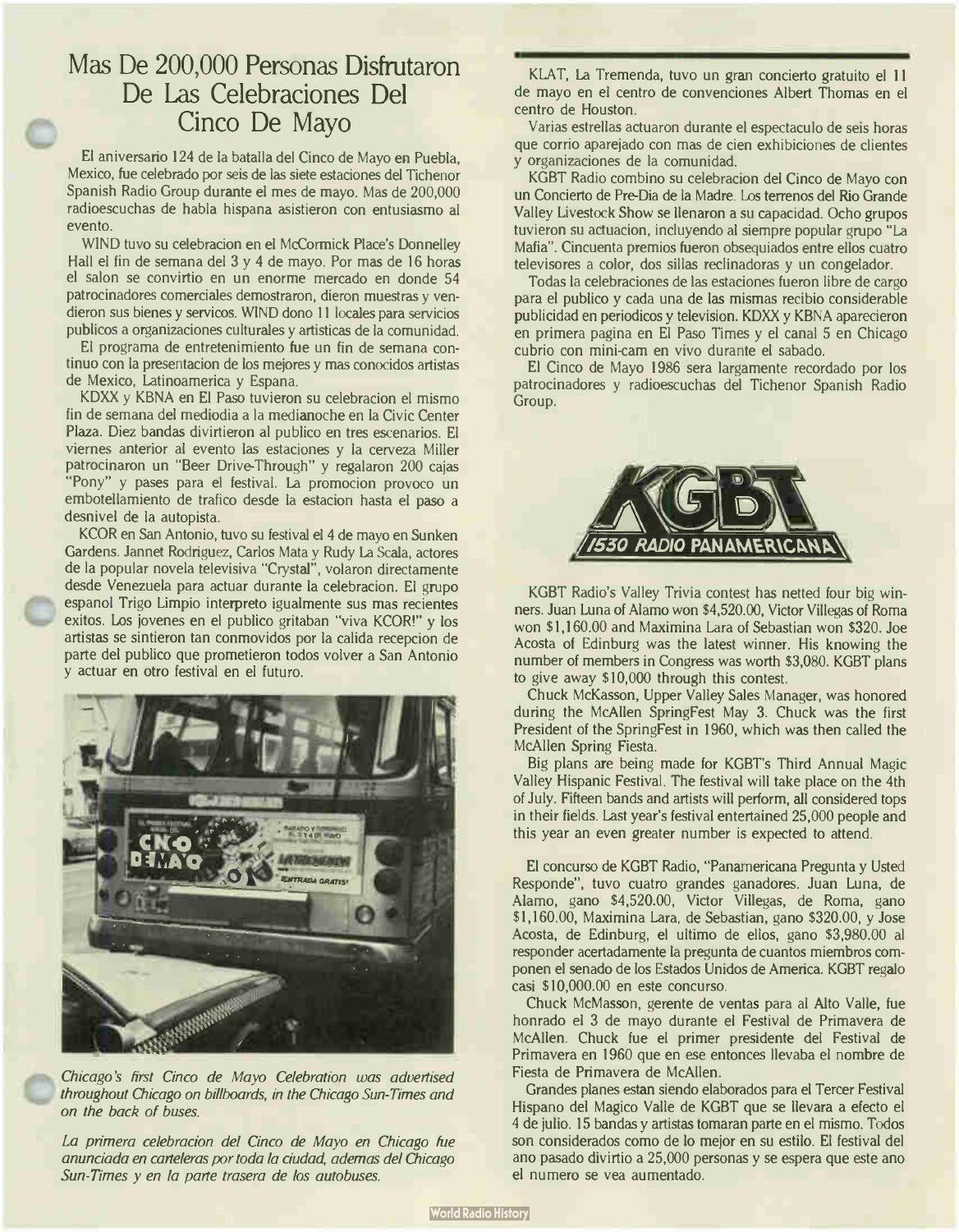### Perez Named General Manager of KDXX/KBNA



GUSTAVO PEREZ

Gustavo Perez has been promoted to General Manager of KDXX/KBNA in El Paso. Gus moved to El Paso as a small child and lived there until after he completed his Mass Communications studies at the University of Texas, El Paso campus.

Gus started his radio career as a part-time disc jockey while in school, and has 16 years radio news, programming and public affairs experience.

In 1980 he accepted his first sales position with KILT Radio in Houston. A year and a half later, he joined the KLAT sales team. He has been serving at KLAT's local sales manager for the past six months.

Gus and his wife have two children, Kristi-Lee (4) and John-Michael (2).

Gus is looking forward to the new challenges that managing KDXX and KBNA will bring and says he is excited to be back "home".





Gustavo Perez ha sido ascendido a Gerente General de KDXX/KBNA en El Paso. Gus se cambio a El Paso desde nino y alli vivio hasta que termino sus estudios en comunicacion masiva en la Universidad de Texas en El Paso.

Gus comenzo su carrera en la radio como locutor de tiempo parcial mientras estaba en la escuela y ahora tiene <sup>16</sup> anos de experiencia en noticias radiofonicas, programacion y servicios publicos.

En 1980 tomo su primera posicion en yentas con KILT radio en Houston. Despues de un ano y medio regreso a KLAT como agente de yentas. Ha trabajado como gerente de yentas locales de KLAT por los pasados seis meses.

Gus y su esposa Lucia tienen dos hijos, Kristi-Lee, de cuatro anos, y John-Michael, de dos.

Gus esta a la expectativa de los desafios nuevos que traera el administrar KDXX y KBNA y dice que se encuentra emocionado de volver a "casa".



David Canales talks to KDXX and KBNA listeners while he directs traffic during a station promotion. David was chosen one of the top three Favorite Evening DJs in El Paso. Congratulations!

David Canales se dirige a la audiencia de KDXX y KBNA mientras dirige el trafico durante una promocion de la estacion. David fue seleccionado como uno de los tres locutores favoritos de la noche en El Paso. Felicitaciones!

Cardinal Sebastiano Baggio, Chancellor from the Vatican City, gives a blessing during Synod '86 in El Paso.

El Cardenal Sebastiano Baggio, Canciller de la Ciudad del Vaticano, da la bendicion durante el Sinodo '86 en El Paso.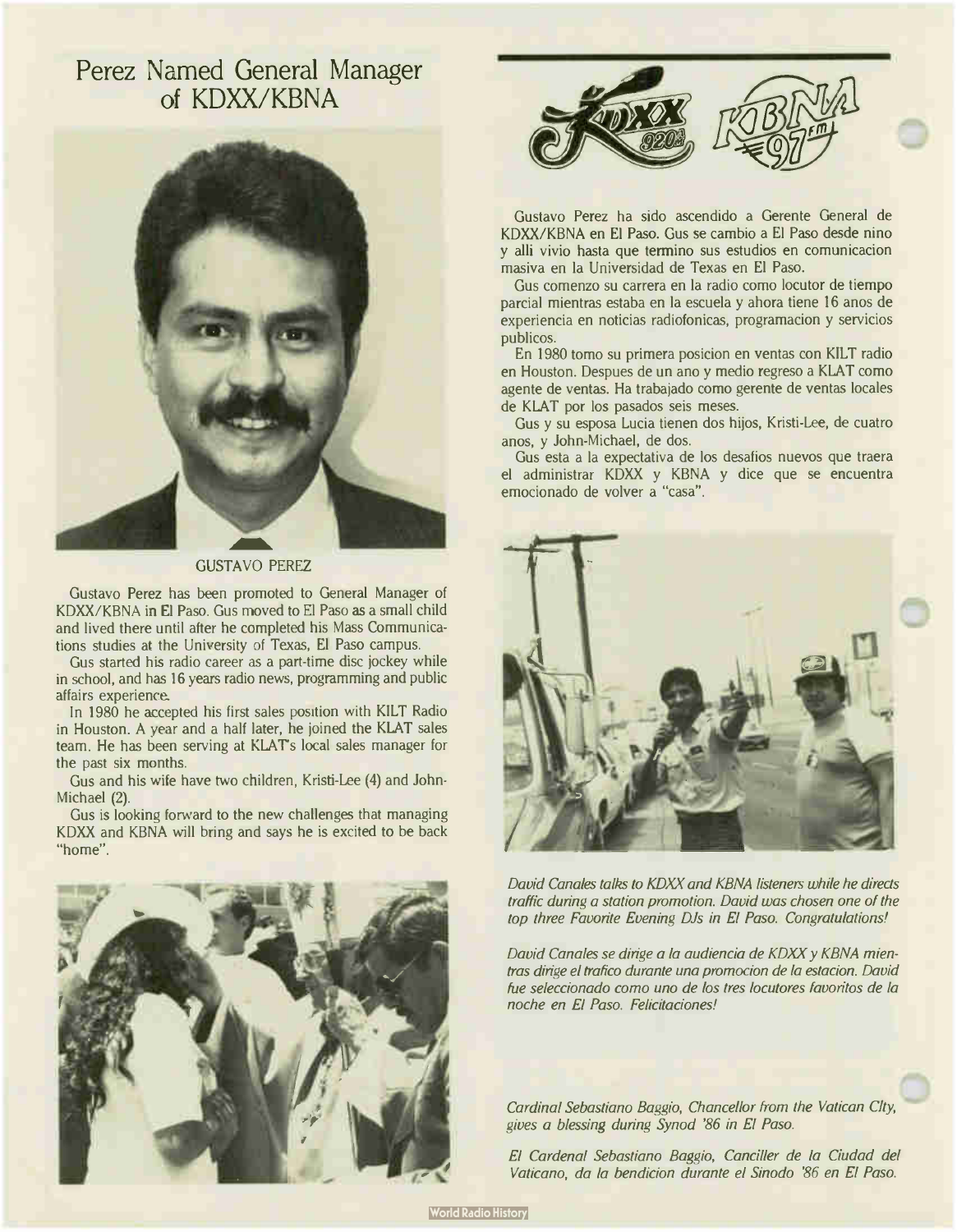KDXX was granted a license for their new studio transmitter link. The link will deliver program audio to the three tower AM array. The STL operates in stereo and brings KDXX one step closer to an AM stereo operation. It also lightens the budget by the cost of two expensive telephone company program circuits.

KDXX/KBNA now have a remote transmitter and an automatic repeater on Franklin Mountain. With the installation of this new equipment the stations can do remote broadcasts from almost any place in or near El Paso.

KDXX broadcast live the closing ceremonies of Synod '86 of the Catholic Diocese of El Paso at the Sun Bowl Stadium on May 18. Over 40,000 people were in attendance. This celebrated mass was of great news significance because Cardinal Sebastiano Baggio, Chancellor from the Vatican City, was the main celebrant.

The El Paso Herald-Post held a Favorite Evening DJ contest in April. David Canales, DJ for KBNA-FM, made a strong showing, finishing second. Not bad for a station only on the air five months!

KDXX obtuvo la licencia para su nuevo transmisor de enlace que proveera el audio para las tres torres de AM. El transmisor (SIL) opera en estereo y acerca un paso mas a KDXX al sistema operativo de AM estereo. Esto reduce tambien el presupuesto al prescindirse ahora de dos costosos circuitos de la compania telefonica.

KDXX/KBNA poseen ahora un transmisor a control remoto y una repetidora automatica en el monte Franklin. Con la instalacion de este nuevo equipo las estaciones pueden transmitir a control remoto desde casi cualquier sitio en El Paso.

KDXX transmitio en vivo las ceremonias finales del Sinodo '86 de la diocesis catolica de El Paso en el estadio del Sun Bowl el 18 de mayo. La asistencia consistio de mas de 40,000 personas. Esta misa fue de gran significacion porque el Cardenal Sebastiano Baggio, Canciller de la Ciudad del Vaticano, fue el principal celebrante.

El Heraldo-Post de El Paso tuvo un concurso denominado " El Locutor Favorito de la Noche" en abril. David Canales, locutor de KBNA-FM, tuvo buena participacion al terminar en segundo lugar. No esta mal para una estacion con solo cinco meses en el aire!



Jackie Booth, K-Lite Copywriter, checks out the competition at the "Anything That'll Float but a Boat Race" held on South Padre Island.





American Airlines General Manager Chip Smith thanks participants at the closing ceremonies of the "Save the Lady" Tennis Benefit sponsored by K-Lite and American Airlines May 10 and 11.

K-Lite's Second Annual "Anything That'll Float but a Boat Race" was a huge success. Thousands lined the shoreline on the Bay at South Padre Island to watch 20 entries go for the gusto. Trophies were awarded for the three finishers in each division. Divisions were made by the number of crew members participating ( $1 \& 2, 3 \& 4, 5 \& 6$ ). K-Lite personnel were represented in the 3 & 4 division, winning a third place in the race and a ribbon for best costume. The crew dressed as beers — the boat was an ice chest! The official name of their vessel was "The K-Lite 1/2 Pack".

K-Lite was one of 12 Texas radio stations selected to participate in the "Bud Light Star of Light" fireworks display, to commemorate San Jacinto Day, April 21. K-Lite played the patriotic background music simultaneously with the display, which was watched by thousands. The display itself was the most remarkable and awesome fireworks show ever seen in the Valley.

K-Lite and American Airlines hosted a "Save the Lady Tennis Benefit" May 10 and 11. The tournament featured tennis exhibitions by Cliff Richey and Colin Dibley, as well as the Valley's top amateur's The two-day event raised over \$10,000 for the Lady.

Nathan Lindsey, Radio Chief Engineer, announced that KELT now enjoys the use of a new digital satellite system. The Scientific Atlanta dish was recently installed to provide special stereo program feeds such as Dick Bartley's Solid Gold Saturday Night and HBO specials for simulcasts.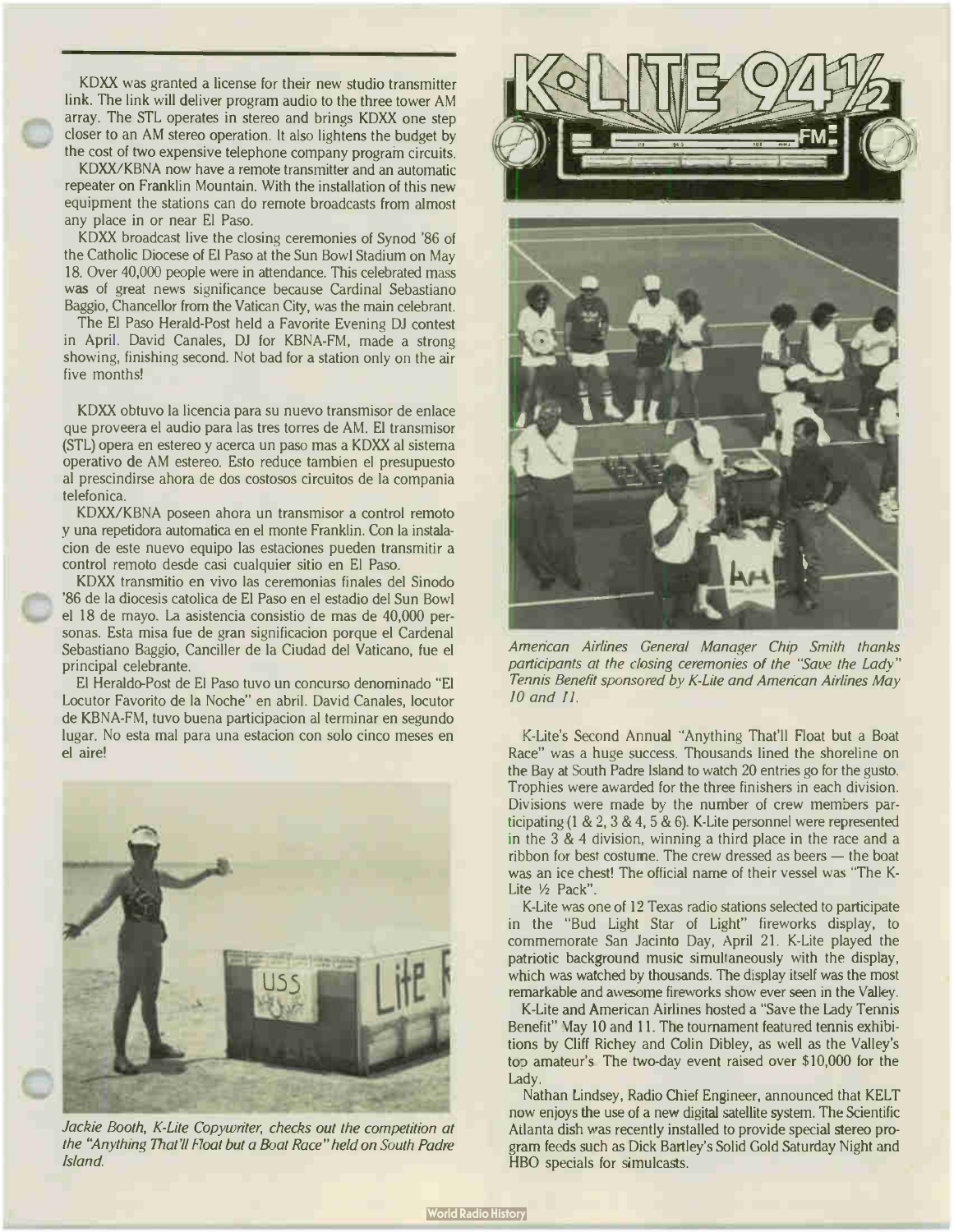### Griffin Promoted To Operations Manager At KELT



TAD GRIFFIN

Tad Griffin has been promoted to Operations Manager of KELT K-Lite 941/2 FM. He has been Program Director since the format change in August, 1984, and has played a major role in bringing the station to its present position as  $*1$  English station in the Valley, second only in the ratings to sister station KGBT.

Tad started his broadcasting career as a disc jockey for WMC-FM in Memphis while in high school. He has been the Production Manager at WSSX/WTMA in Charleston and WLTE in Minneapolis. He was Program Director at KITE in Corpus Christi prior to joining K-Lite.

Tad and his wife Kathy have three sons, Christopher, Reid and Patrick.



DEBBIE VILLARREAL

Debbie Villarreal has been promoted to KELT News and Public Affairs Director. Debbie started working for KELT in July. 1984, as an Announcer and uses the on-air name Debbie Del Rio. She is an Edcouch-Elsa High School graduate and attended Pan American University. Her first job in radio was as a DJ with KSOX in Raymondville. Debbie is single and lives in Elsa.

### Lindsey Named Radio Chief Engineer



NATHAN LINDSEY

Nathan Lindsey has been hired as Chief Engineer of KGBT and KELT. Nathan has 13 years broadcast engineering experience. He has been living in Corpus Christi for the past eight years and has been Chief Engineer or Director of Engineering at KTXO, KRYS, KNCN, KITE and KOUL/KCTA. For seven years Nathan concurrently maintained offices as a consultant. He most recently has been working as the Director of Engineering for the Malkan Broadcast Group, owners of KEYS, KXFM and WYMJ.

Nathan holds a First Class FCC License with Radar Endorsement and has been certified by the Society of Broadcast Engineers and by the National Association of Business and Educational Radio, Inc.

He is a member of the Society of Broadcast Engineers, the Institute of Electrical and Electronics Engineers and the Society of Motion Pictures and Television Engineers.

Nathan and his wile Diedra reside in Harlingen.



DESIREE FORBES

Desiree Forbes is KELT's new lower Valley Account Executive. Desiree studied business and marketing at Texas Southmost College. She has worked for the Delta Machine Company and Bahia Mar Resort. Desiree received her radio sales training at KBOR.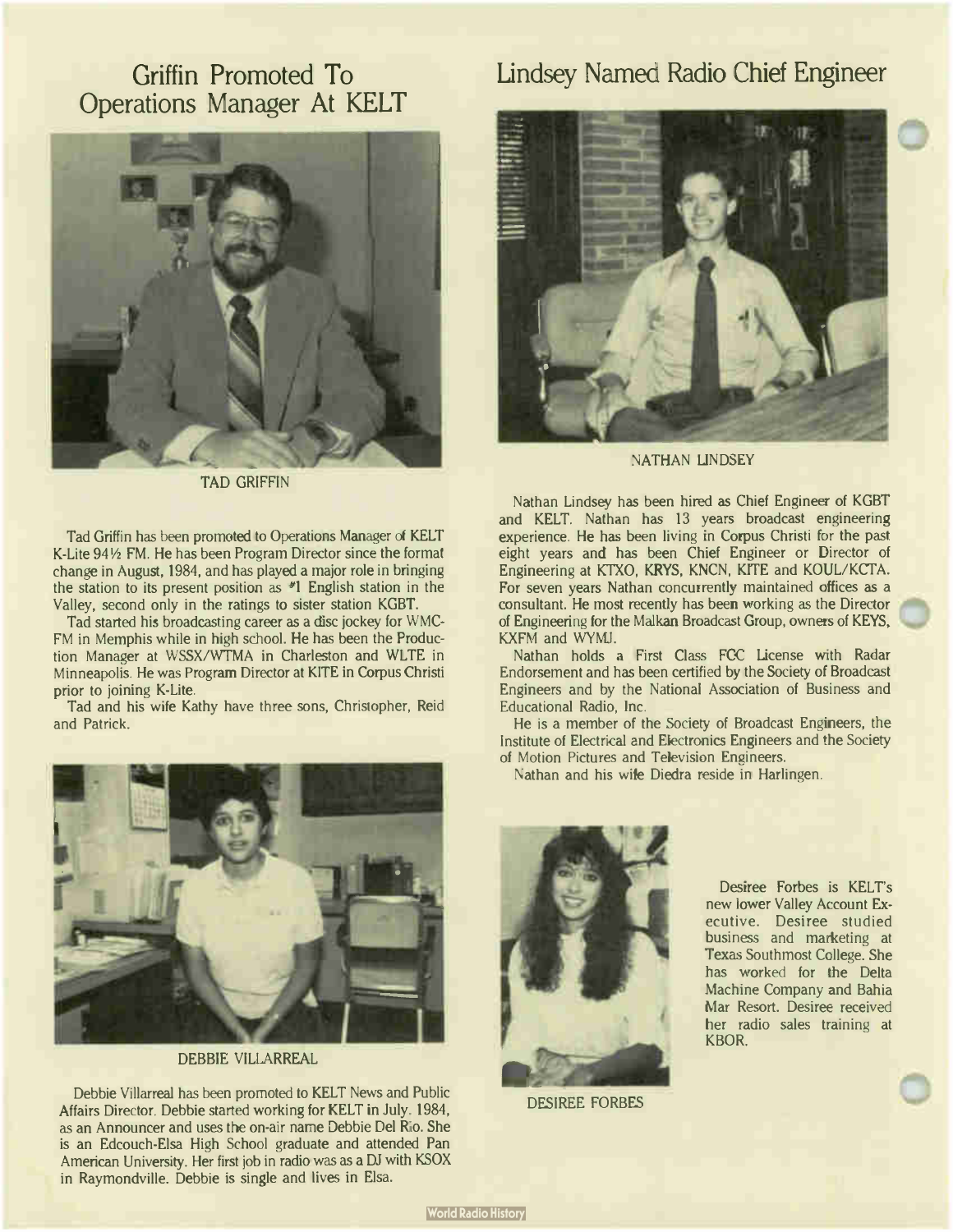## TICHENOR SPANISH RADIO

### The Group Incorporates A New Logo

After careful analysis of various designs, the final version of Tichenor Spanish Radio Group's new logo has finally been selected.

The new logo expresses the Hispanic vote in the U.S.A. The American Star and the Charro hat — two well known symbols, used extensively, and very conventional — are united in a worthy design that takes advantage of the graphic characteristics of both.

The star symbolizes a body (U.S.A.) with open arms toward the sky receiving the Hispanic who speaks and sings through the voice of Tichenor Spanish Radio — with TSR he identifies, and makes himself heard.

The result is a complete representation of that Hispanic living in the U.S.A., who wishes to express himself, wishes to be heard and allowed to perform with freedom and liberty, with the use of his own voice, his native language, but without renunciation to the country that has received him.

It is the Spanish voice of America.

### El Grupo Incorpora Un Nuevo Logo

Despues de un cuidadoso analisis de varios disenos, la version final del nuevo logo del Tichenor Spanish Radio Group ha sido por fin seleccionada.

El nuevo logo expresa la voz hispana en los Estados Unidos de America. La estrella americana y el sombrero de charro dos simbolos ampliamente conocidos, utilizados extensamente y muy convencionales — estan unidos en un diseno valioso que aprovecha las caracteristicas graficas de ambos.

La estrella simboliza un cuerpo (los Estados Unidos de America) con brazos abiertos hacia el cielo recibiendo al hispano que habla y canta mediante la voz de Tichenor Spanish Radio — se identifica con TSR y se hace escuchar.

El resultado es un completa representacion del hispano que vive en los Estados Unidos y que desea hacerse expresar, desea hacerse oir y que le permitan actuar con soltura y libertad, con el uso de su propia voz, su lenguaje materno, pero sin renunciar al pais que lo ha recibido.

Es la voz espanola de America.



For the quarter ending May 31, 1986, the company is 31.1% under its operating profit goals, mainly due to start up costs in Chicago and El Paso. We continue to be enthusiastic about the potential of both of these markets. The challenge of Texas' weak economy means that we will all have to work harder and smarter to meet our goals.



Sherry Morris is the new Marketing Assistant in Harlingen. Sherry has lived in San Antonio most of her life and has worked as an executive secretary for Church's Fried Chicken and the Dr. Pepper Company. For the past year Sherry worked in the Advertising/Public Relations Department for the Miller Beer Distributor. Sherry and her husband Don moved to Harlingen this year when her husband took over the G.W., Jrs. stores in the Valley.

SHERRY MORRIS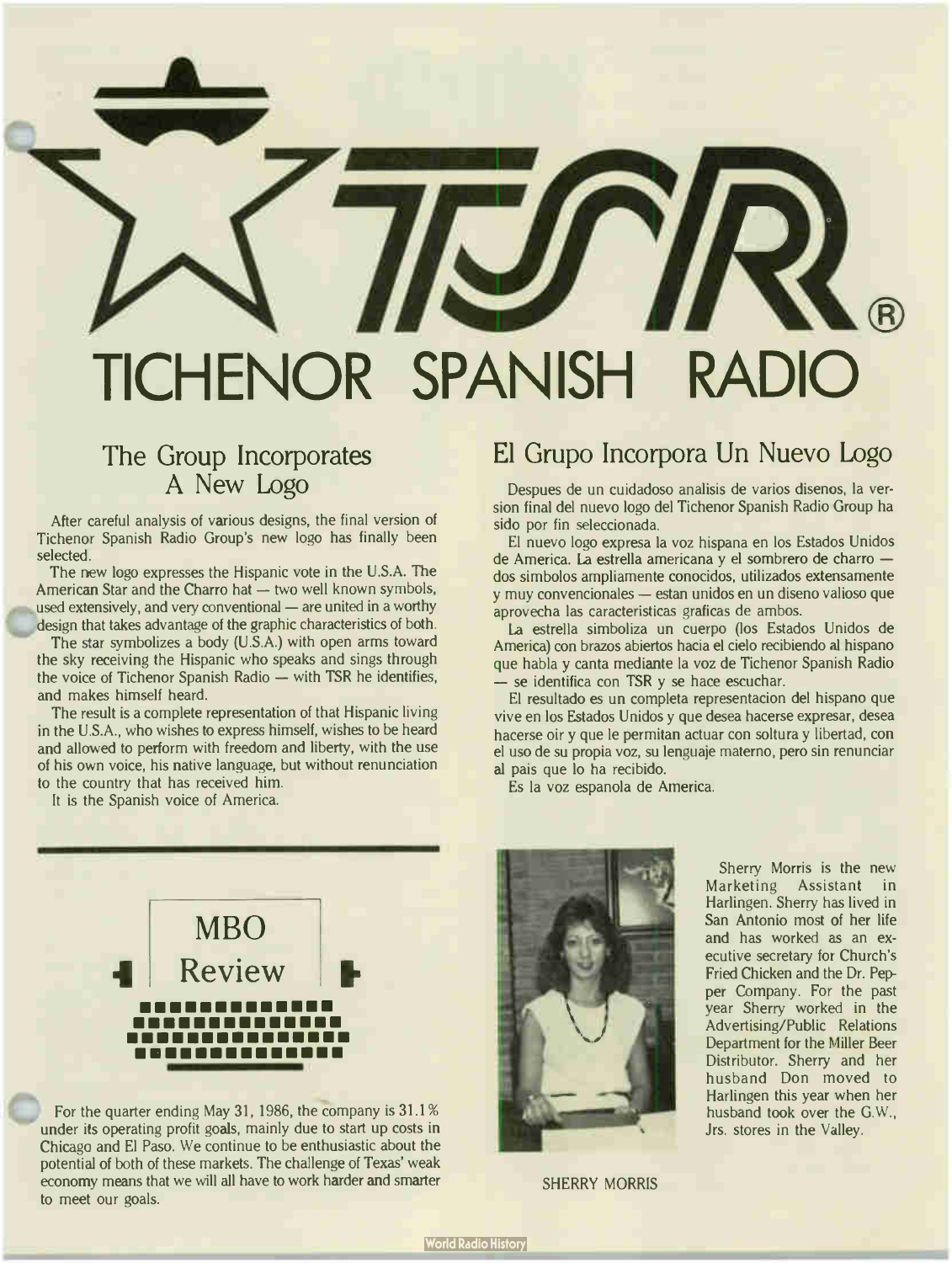



WIND in Chicago has started its third big promotion called "La Tremenda Has a Car For You". It works like this. WIND purchased a 1986 Chevrolet Spectrum, which it will display throughout the summer at City Chevrolet on Michigan Avenue. Listeners are invited to register for the drawing at participating stores throughout Chicago. Every day for the next eight weeks, eight names will be drawn from the box. Each of these winners will receive \$56 cash for gas money and their card will be placed in the box for the drawing for the car. The grand finale will take place on August 9 when the keys to the Spectrum will be given to one lucky WIND listener!



Announcer Margarita Vazquez appeared on the Leukemia Telethon this Spring and encouraged the Hispanic community to support this worthy cause.

La locutora Margarita Vazquez aparecio en el Teleton de la Leucemia esta primavera y exhorto a la comunidad hispana para dar su apoyo a esta noble causa.



Italina Dreas, Receptionist, and Martha Hartman, Account Executive, present a check to a lucky "La Tremenda Le Paga La Renta" winner.

La recepcionista Italina Dreas y la agente de ventas Martha Hartman entregan un cheque a un afortunado ganador de "La Tremenda le Paga la Renta'

WIND listeners who are sporting a La Tremenda bumper sticker are prime candidates for a myriad of prizes to be given away this summer by the La Tremenda van which will be cruising Chicago.

"La Tremenda Will Pay Your Rent or Mortgage" proved to be a big success. The station paid the rent or mortgage of a total of 40 families during this eight week promotion.

Antonio Navas, WIND News Reporter, is hosting a new community talk show entitled "La Voz Del Pueblo". The show is aired on Sunday evenings at 10:00 and covers a wide variety of topics. Thus far Antonio has had guest speakers from the Social Security Administration, Operation SER and Alcoholics Anonymous.

WIND's Social Service and Consumer Referral Phone Line is now using Red Cross and United Way volunteers to man the service.

Announcers Margarita Vazquez and Maria Luisa Torres were invited to speak at the Leukemia Telethon which aired in March. They sent a special message to the Hispanic community encouraging their support of the worthy cause. Margarita and Maria Luisa were also invited to participate in the " Hands Across America" fundraiser to help needy families. The event united volunteers from coast to coast. Maria Luisa shared her experience with radio listeners via a telephone transmission from a small carrier plane, courtesy of the Aerospace Flight Training Academy.

WIND has been promoting a variety of concerts, dances and remotes. A WIND event means a guaranteed crowd. The WIND signal covers 90 counties in four states. La Merced, a Mexican restaurant in the Little Village area, began a Sunday buffet and scheduled several remotes to promote their new service. Customers from as far away as Pontiac, Michigan have come by the restaurant to eat and meet the WIND air talent.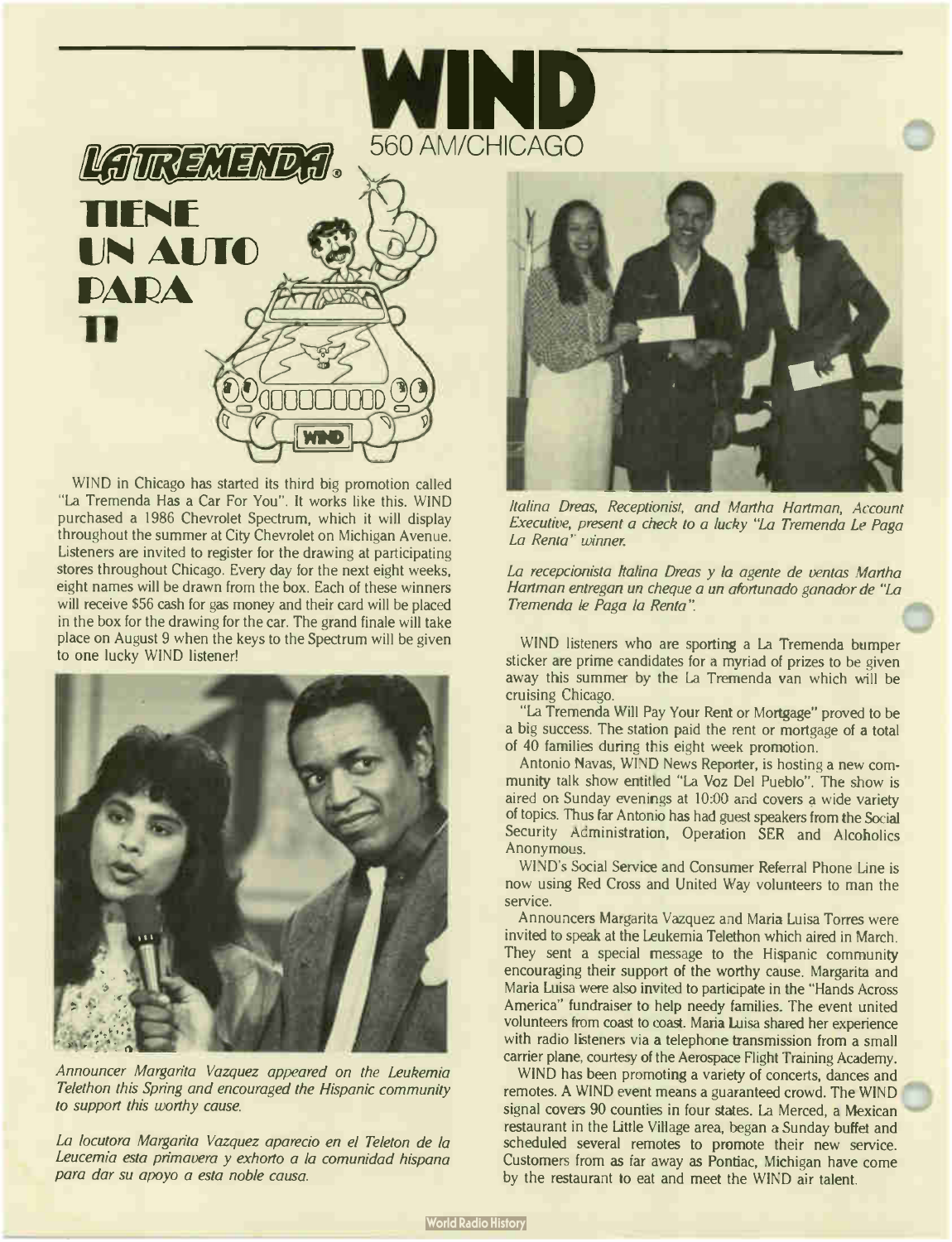WIND de Chicago ha comenzado su tercera gran promocion llamada " La Tremenda Tiene un Coche Para Usted". Funciona de esta manera. WIND adquirio un Chevrolet Spectrum 1986 el cual exhibira en el verano en City Chevrolet en la avenida Michigan. Los radioescuchas son invitados a inscribirse para la rifa en las tiendas participantes en Chicago. Cada dia por las siguientes ocho semanas ocho nombres seran extraidos de la caja. Cada uno de estos ganadores recibira \$56 dolares en efectivo para gasolina y su tarjeta sera puesta en la caja para la rifa final por el coche. El gran final sera el 9 de agosto cuando las llaves del Spectrum seran entregadas al afortunado ganador radioescucha de WIND.

Los radioescuchas de WIND que lucen una calcomania de La Tremenda en su vehiculo son candidatos de primera para ganar una minada de premios que se regalaran este verano en la "van" de La Tremenda que transitara por Chicago.

"La Tremenda le Pagara Su Renta o Prestamo Hipotecario" probo ser un gran exito. La estacion pago la renta o prestamo hipotecario a un total de 40 familias durante esta promocion de ocho semanas.

Antonio Nevas, reportero de noticias de WIND, presenta un nuevo programa conversacional de la comunidad titulado " La Voz del Pueblo". El programa sale al aire la noche de los domingos a las 10:00 y cubre una amplia variedad de topicos. Hasta ahora Antonio ha tenido como invitados a representantes de la Administracion de Seguridad Social, Operacion SER y Alcoholicos Anonimos.

La Linea Telefonica de Referencias para el Consumidor y Servicio Social utiliza ahora voluntarios de la Cruz Roja y el United Way para cubrir el servicio.

Las locutoras Margarita Vazquez y Maria Luisa Torres fueron invitadas a pronunciar un discurso en el Teleton de la Leucemia que salio al aire en marzo y enviaron un mensaje especial a la comunidad hispana exhortando su apoyo para esta causa. Margarita y Maria Luisa fueron invitadas tambien a participar en la campana de recaudacion de fondos "Hands Across America" para ayudar a familias necesitadas. El evento unjo a voluntarios de costa a costa. Maria Luisa compartio su experiencia con los radioescuchas mediante la transmision telefonica hecha desde una avioneta cortesia de la Aerospace Flight Training Academy.

WIND ha estado promoviendo varios conciertos, bailes y controles remotos. Un evento de WIND significa una multitud garantizada. La senal de WIND cubre 90 condados en cuatro estados. La Merced, un restaurante mexicano en el area de la Little Village, comenzo un buffet dominical y programo varios remotos para promover su nuevo servicio. Clientes de lugares tan lejanos como Pontiac, Michigan, han ido al restaurante para comer y conocer al talento al aire de WIND.

### Noticias de Radio KUNO

KUNO tuvo un programa de Dia de La Madre el 11 de mayo en el nuevo Bayfront Plaza Exhibit Hall. Tresmil residentes de Corpus Christi disfrutaron de la musica de la banda favorita local Promesa. Con el patrocinio de Coca-Cola, se repartieron premios y efectivo con un total de \$5,000 dolares.

Una historia interesante de relaciona con el programa del Dia de la Madre que es presentado anualmente por KUNO. Cada ano la estacion ha reservado el Memorial Coliseum para el evento. Este ano el promotor boxistico Lester Bedford llamo al gerente general Luis Munoz preguntandole si podria considerar otro lugar para el programa ya que un evento de boxeo se habia programado para el mismo dia. Munoz reconocio de inmediato los beneficios que significaria una cobertura de television a nivel



KUNO held a Mother's Day Show on May 11 at the Bayfront Plaza Exhibit Hall. Three thousand Corpus Christi residents enjoyed the music by local favorite, Promesa Band. Sponsored by Coca-Cola, prizes and cash totaling \$5,000 was given away.

An interesting story goes along with the Mother's Day Show, which is an annual event for KUNO. Each year the station has reserved the Memorial Coliseum for the show. This year, Boxing Promoter Lester Bedford called General Manager Luis Munoz and asked if he would consider using another site for the show as a major boxing event had been scheduled for that same day. Munoz recognized the benefits that television network coverage would afford Corpus Christi, so immediately agreed and moved the KUNO event to the Bayfront Plaza Exhibit Hall. Munoz' generosity and concern for the community was recognized on the front page of the Sports Section of the Corpus Christi Caller for two consecutive days. KUNO was also recognized during the televised boxing match.

KUNO and Budweiser hosted a free "Polka Festival" on May 4 at the Memorial Coliseum. The event was part of the city's Buccaneer Day Celebration and 3,000 people danced to the music of several popular "Conjunto" bands.

KUNO sponsored their third annual Hispanic State Festival at the Dr. Hector P. Garcia Park on June 28 and 29. The free event featured use of a double olympic size pool for the kids, a 5- mile run, softball tournament, children's activity area, live music and lots of good food and drinks. Thirty thousand spectators attended the fun filled festival.

Rosie Rodriguez, the former Rosie Casarez, has joined the KUNO staff as Secretary/Receptionist. Long time employees may remember Rosie as she once was a Copywriter for KELT, back when it was a country western station. Rosie has most recently been working for KOUL-FM in Corpus Christi.

Jose Gonzales has rejoined KUNO as an Account Executive. Welcome back!

nacional para Corpus Christi, asi que estuvo de acuerdo en cambiar el evento de KUNO al Bayfront Plaza Exhibit Hall. La generosidad de Munoz y su interes en la comunidad fueron reconocidos en la primera pagina de la seccion deportiva del Corpus Christi Caller por dos dias consecutivos. KUNO fue reconocida tambien durante la pelea de boxeo que fue televisada.

KUNO y Budweiser ofrecieron un "Festival de Polka" gratuito el 4 de mayo en el Memorial Coliseum. El evento fue parte de la celebracion del Buccaneer Day y 3,000 personas bailaron con la musica de varios populares conjuntos.

KUNO patrocino su tercer festival del Estado Hispano en el Dr. Hector P. Garcia Park el 28 y 29 de junio. El evento gratuito ofrecio la utilizacion de una alberca doble de tamano olimpico para los ninos, una carrera de 5 millas, un torneo de softball, un area para juegos de ninos, musica en vivo y mucha buena comida y refrescos. Treintamil espectadores asistieron al festival lleno de diversion.

Rosie Rodriguez, antes Rosie Cazarez, se ha unido al equipo de KUNO como secretaria/recepcionista. Los que tengan buen tiempo de trabajar con nosotros recordaran que Rosie fue una vez redactora de textos de KELT cuando era una estacion de musica country. Rosie ha trabajado mas recientemente para KOUL-FM en Corpus Christi.

Jose Gonzales ha vuelto a KUNO como agente de yentas. Bienvenido de vuelta!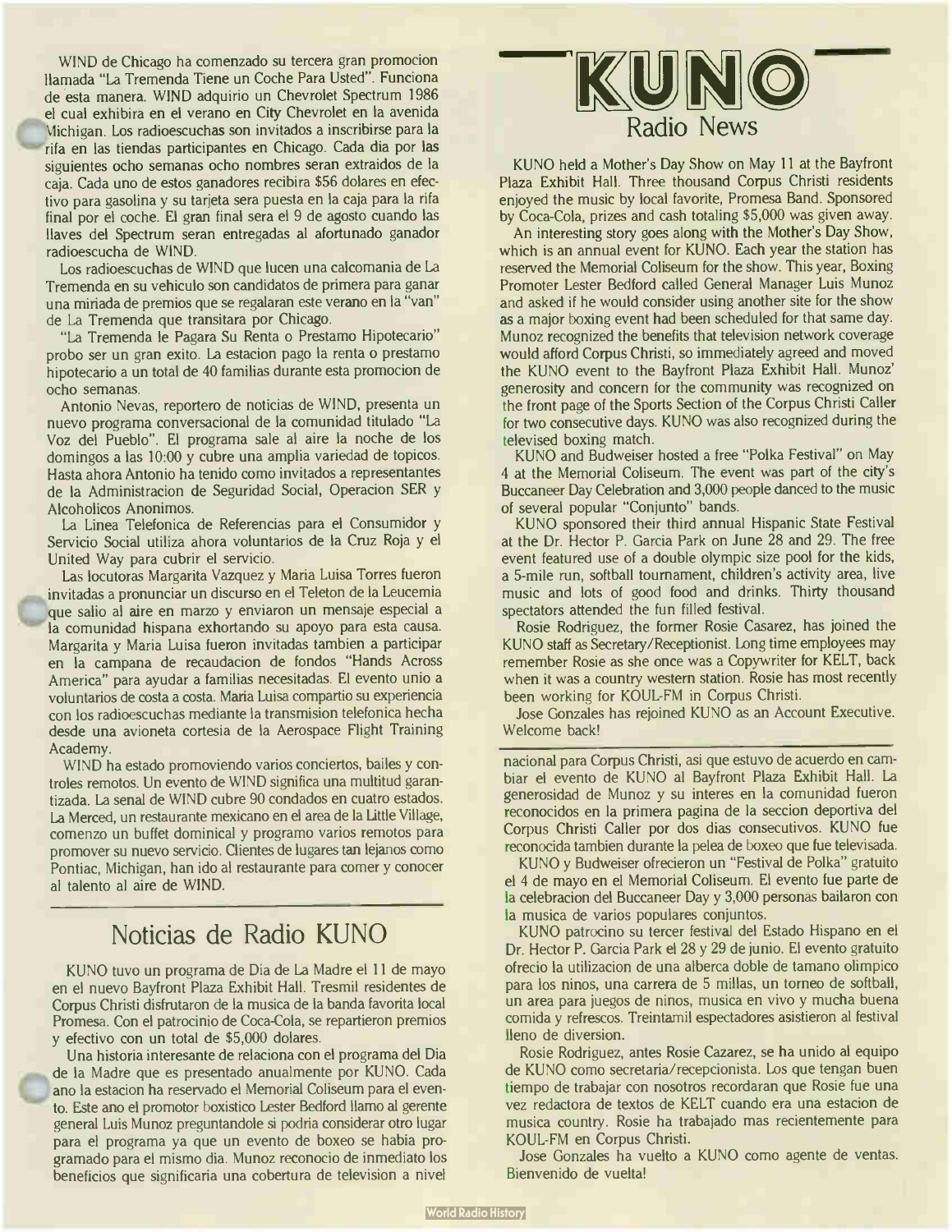

Mariano Garcia Promoted To News Director At KLAT



MARIANO GARCIA

Newscaster Mariano Garcia has been promoted to the position of Director of the News Department of KLAT Radio (1010 AM), La Tremenda. Mariano, a native of Columbia, graduated from Colegio Diocesano and attended the University of Cordoba and Jorge T. Lozano in Columbia. He has worked in radio since 1974. Mariano moved to the United States in 1980 and went to work for KESS in Fort Worth. He has been with La Tremenda since 1982.

El locutor de noticias Mariano Garcia ha sido ascendido al puesto de director del departamento de noticias en KLAT Radio (1010 AM), la Tremenda. Mariano, nativo de Colombia, se graduo del Colegio Diocesano y asistio a la Universidad de Cordoba y Jorge T. Lozano en Colombia. Ha trabajado en la radio desde 1974. Mariano se cambio a los Estados Unidos en 1980 y trabajo en KESS en Fort Worth y ha estado con La Tremenda desde 1982.

### KLAT Radio News

"To Each His Own", a new informal talk show hosted by D.J.'s Martha Pruneda, Armando Reyna Rendon, Samuel Perez Cordoba and Mariano Garcia was started at KLAT in June. Music, comments, information, jokes and news are mixed together during this 3<sup>1/2</sup> hour program aired five mornings a week from 6 a.m. to 9:30 a.m.



AVE MARIA ORTEGA

Welcome Ave Maria Ortega, new Account Executive at La Tremenda in Houston. Ave Maria has just graduated from the University of Houston with a degree in Spanish and Business. A native of Corpus Christi, she is single and has been living in Houston for several years.

Damos la bienvenida a Ave Maria Ortega, la nueva agente de yentas en La Tremenda en Houston. Ave Maria se acaba de graduar de la Universidad de Houston con titulo en espanol y administracion. Nativa de Corpus Christi, es soltera y ha vivido en Houston por varios anos.

"A Cada Quien Lo Suyo", un nuevo programa conversacional presentado por los locutores Marta Pruneda, Armando Reyna Rendon, Samuel Perez Cordoba y Mariano Garcia comenzo en KLAT en junio. Musica, comentarios, informacion, chistes y noticias se entrelazan en este programa de 3 horas y media que sale al aire cinco dias a la semana comenzando a las 6 a.m.

### **Teamwork**

"My supervisxr txld me that teamwxrk depends xn the perfxrmance xf every persxn xn the team. I ignxred that idea until my supervisxr shxwed me hxw the xffice typewriter perfxrms when just xne single key is xut xf xrder. All the xther keys xn the typewriter wxrk just fine except xne, but the xne destrxys the effectiveness xf the typewriter. Now I knxw that even thxugh I am xnly xne persxn, I am needed if the team is tx wxrk as a successful team shxuld."

In order to be effective in our job, we need to remember that we are a part of a team and we have a responsibility to each other as well as to the company.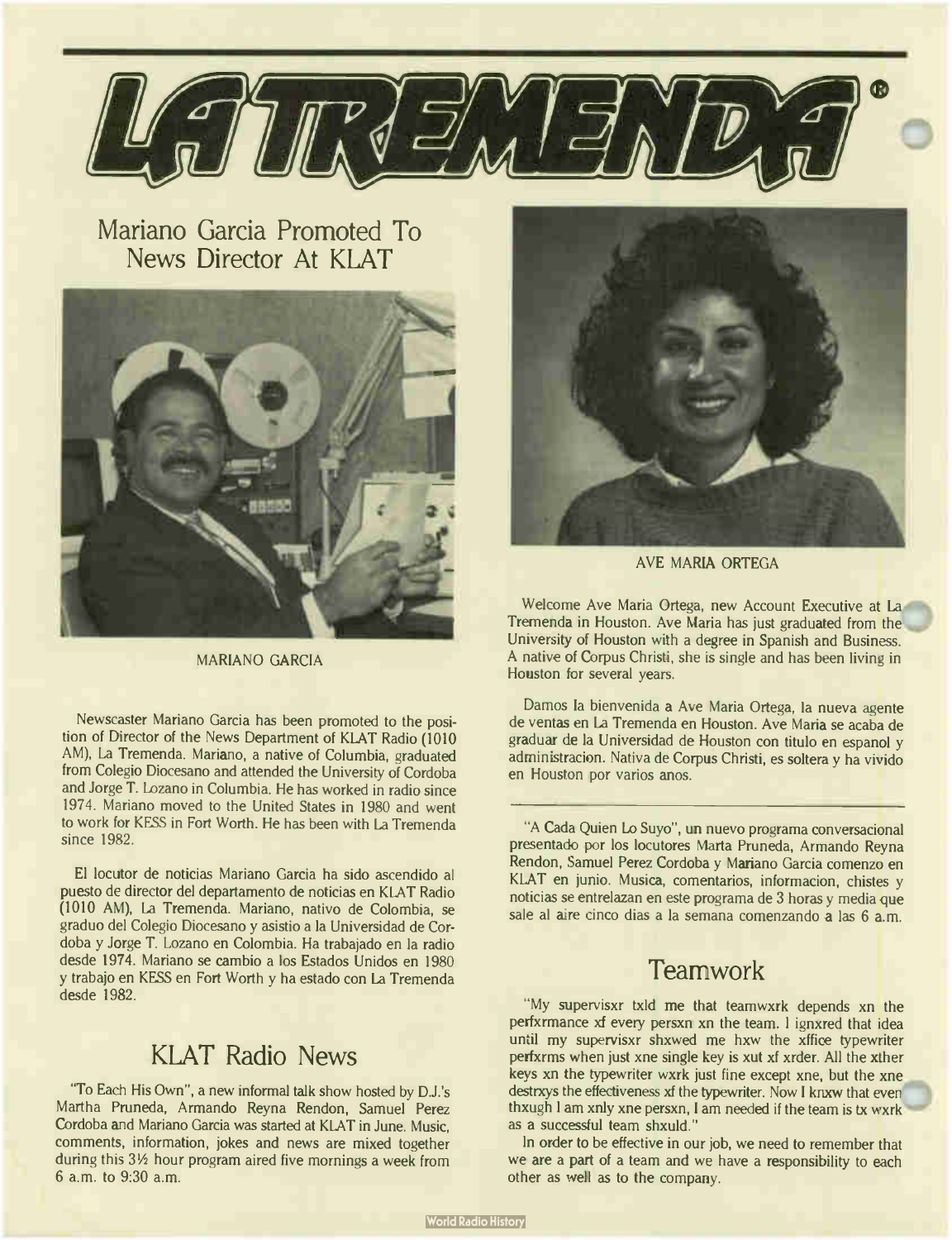



TMS staff declared the Waterpark, U.S.A. shoot the most fun project of the year. "Johnny" describes his adventures at Waterpark, U.S.A. so well, his classmates can actually "feel" the water!

Congratulations to TMS personnel. The Company was recently awarded the National Telly Award for the Texas Bancshares (Freedom Banks) spot, shot for Atkins & Associates. They were also awarded two 10th District Addy Medallions of Merit. One for the Texas Bancshares spot, under the category television budget over \$10,000; and another for Sunrise Mall in Corpus Christi, shot for Morehead, Dotts & LaPorte, under the category local campaign budget less than \$10,000.

The joint creativity of TMS Production, Inc. and the Pitluk Group paid off recently during an Eyepro Express shoot. A 30-second spot featuring 12 different set-ups was produced in three hours. Johanna Woollcott, TMS executive producer, produced the spot which promotes the Eyepro Express fashion sunglasses sale and features one model with different hairstyles, accessories and makeup.

TMS Production, Inc. and Ed Yardang & Associates completed a 30-second spot for AGA, which kicked-off the product's entry into the 10-percent carbonated juice market. The spot centered around the theme "A fizzy, funny soft drink that makes your mouth giggle" and showed three typically quiet, reserved scenes, a classroom, a boardroom and a museum, disrupted by gigglelike sound. This mnemonic device is a human sound musically enhanced through a synthesizer. The commercial began airing n San Antonio in April and was aimed at the seven to 17-yearold market with mothers of young children being a secondary target.

Waterpark, U.S.A. gets the award for the most fun project TMS has done this year. The first spot begins with a high school classroom scene and a teacher's voice instructing the class to "listen to what Johnny did on vacation". The class is acting up, causing commotion, and definitely not listening. Johnny steps up to the podium, whips out his cool shades and the scenes change to fun in the sun at Waterpark. U.S.A., accompanied by a re-lyriced version of the Summertime Blues. The second spot centers around the family's efforts to convince " Dad" that a day at Waterpark, U.S.A. is not just fun for kids, but also for adults. The shoot caught the attention of local columnist Richard Erickson of the San Antonio Light and he dedicated three days of his column to the project, following it through from picking the actors to final takes.

TMS shot a 30-second spot for San Pedro Plaza in the studio and on location. This spot was shot Joe Sedelmaier-style showing three exaggerated settings attributed to office buildings. The spot follows one man's sojourn through "high tech" buildings with smoking, blinking, whistling elevators; "convenient" buildings so close to the airport that you see the shadow of a jet plane fly by the window and shake the entire office; and the "back to nature" atrium building where our hero is surrounded by a forest of plants, fog and streams ... the scene changes to a spokesman inside the beautiful San Pedro Plaza building lobby.

TMS also completed three : 60 spots for Methodist Hospital highlighting their excellent maternity ward. The first two are testimonials from actual mothers who experienced some type of problem in delivery. The third spot used identical 10-yearold female quadruplets. The only way to tell that the four girls are different is through the name supers and their different colored shirts. At the end they appear in a group shot shouting "God Bless the Methodist". Each spot ends with a message from the Hospital adminsitrator.